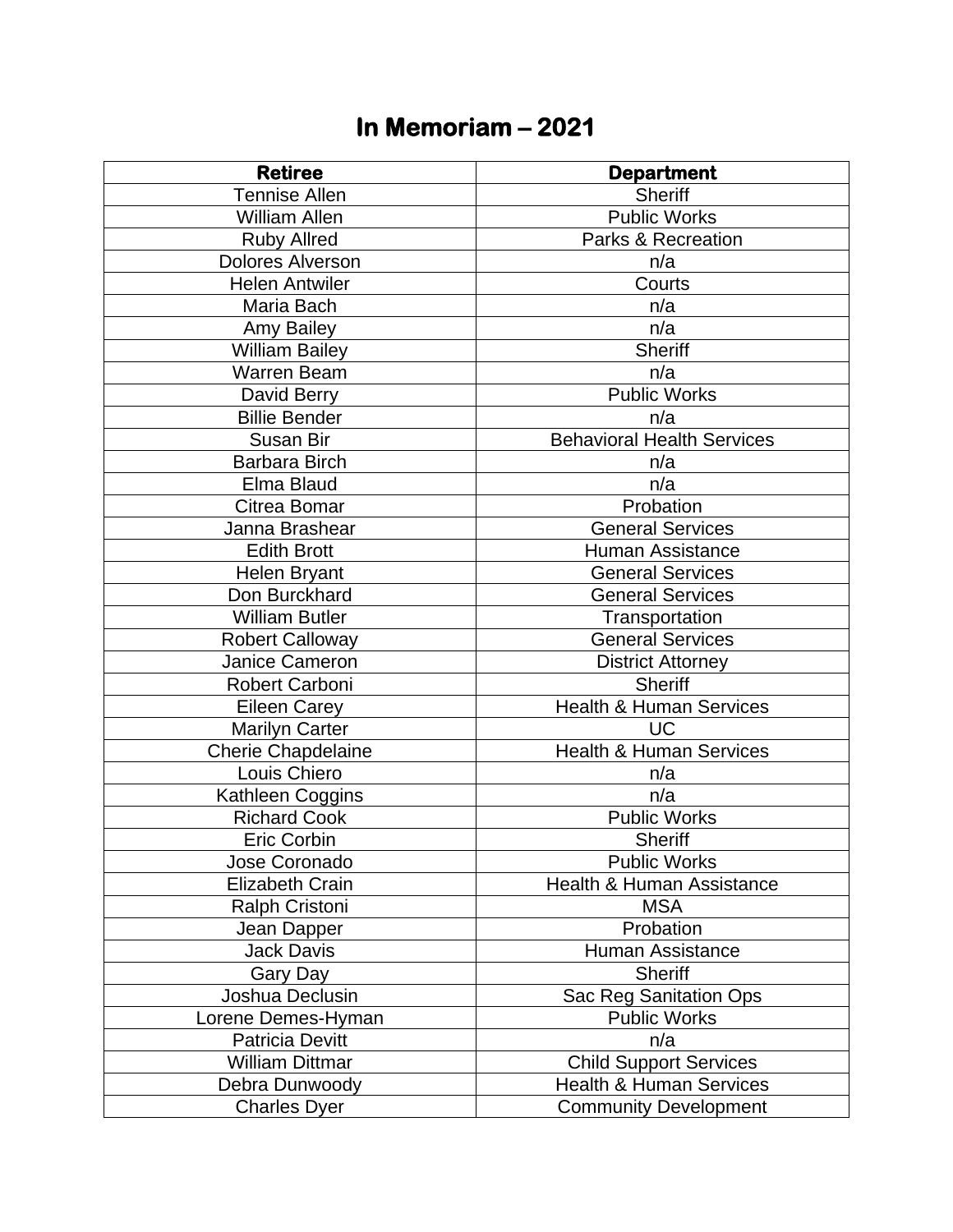| Jayne Ferris               | <b>Sheriff</b>                     |
|----------------------------|------------------------------------|
| <b>Rosalie Finley</b>      | n/a                                |
| <b>Stephen Flannery</b>    | <b>Regional Parks</b>              |
| <b>Marjorie Flint</b>      | Human Assistance                   |
| Alan Flory                 | Assessor                           |
| <b>Janet Friederich</b>    | <b>Human Resources</b>             |
| Linda Galati               | <b>SETA</b>                        |
| <b>Frank Garcia</b>        | Airports                           |
| Patricia Garman            | <b>Social Services</b>             |
| <b>Charles Gatten</b>      | <b>Health &amp; Human Services</b> |
| Marlene George             | <b>Health &amp; Human Services</b> |
| <b>Esterlene Graves</b>    | Welfare                            |
| Jimmy Green Sr.            | <b>Health &amp; Human Services</b> |
| <b>Cris Hamilton</b>       | <b>Environmental Management</b>    |
| <b>William Hammitt</b>     | Revenue Recovery                   |
| Mary Harrison              | <b>Health &amp; Human Services</b> |
| Freida Hartman             | Probation                          |
| <b>Susan Harris</b>        | <b>Health &amp; Human Services</b> |
| <b>Ivy Hartrum</b>         | n/a                                |
| Doris Herrilson            | n/a                                |
| Lu Hovis                   | Library                            |
| Luella Hudson              | Auditor                            |
| <b>Kelley Ivey</b>         | n/a                                |
| William Ivey               | <b>Human Assistance</b>            |
| Walter Jackson             | <b>Sheriff</b>                     |
| Barbara Jodry              | n/a                                |
| Robert Juniper             | Finance                            |
| Margaret Kafkacasten       | <b>Human Assistance</b>            |
| Lori Kawamoto              | <b>Sheriff</b>                     |
| <b>Marvin Kimbrell</b>     | <b>Public Works</b>                |
| <b>Frances Kreizenbeck</b> | Treasurer                          |
| Elizabeth Krewson          | Courts                             |
| Yolanda Ladd               | <b>Human Assistance</b>            |
| Donald Ladner              | <b>Municipal Services Agency</b>   |
| Mary Ann LaHiff            | n/a                                |
| Valentina Lapuste          | Health & Human Services            |
| <b>Barbara LaRochelle</b>  | <b>Child Family Services</b>       |
| Lester Lee                 | <b>Public Works</b>                |
| <b>Rita Lewis</b>          | n/a                                |
| <b>Betty Little</b>        | <b>Human Resources</b>             |
| Mary Long                  | <b>Health &amp; Human Services</b> |
| <b>Phyllis Love</b>        | n/a                                |
| Theresa Lozoya             | Probation                          |
| Angus MacDonnell           | <b>District Attorney</b>           |
| <b>Glen Maddox</b>         | UCD/MC                             |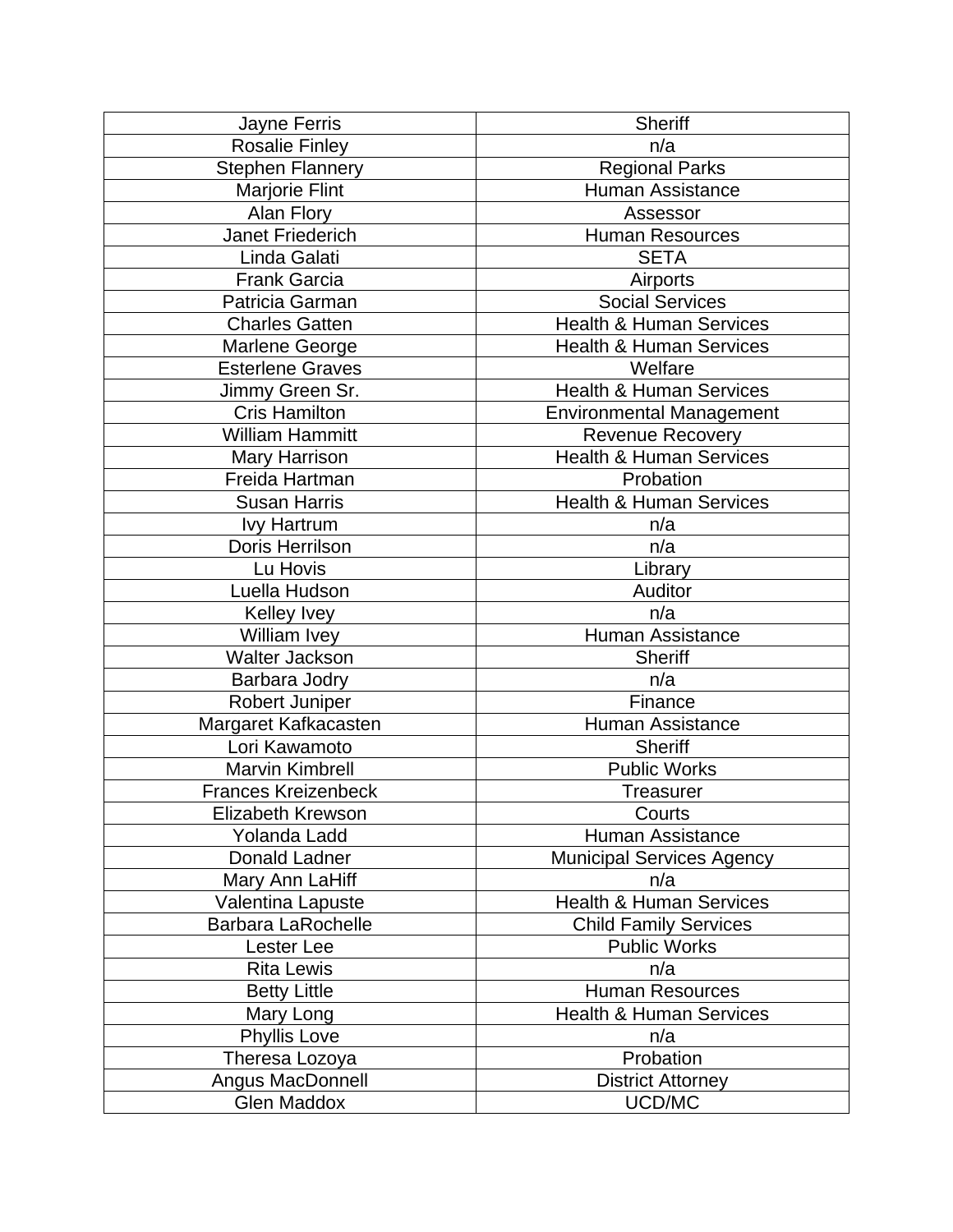| Larry Mahoney           | <b>MSA</b>                         |
|-------------------------|------------------------------------|
| <b>Richard Marshall</b> | <b>Public Works</b>                |
| <b>Belia Martinez</b>   | n/a                                |
| <b>Foster Maxwell</b>   | Auditor                            |
| <b>Ysabel May</b>       | n/a                                |
| Vern Mayberry           | n/a                                |
| Carolyn McCall          | n/a                                |
| Erika McDougall         | Welfare                            |
| <b>Margaret Meyer</b>   | UCD/MC                             |
| Leland Moglen           | <b>Health &amp; Human Services</b> |
| Robynn Moniz            | <b>Voter Registration</b>          |
| Jimmy Montano           | <b>Public Works</b>                |
| <b>Sylvia Mueller</b>   | Airports                           |
| <b>Frances Murphy</b>   | n/a                                |
| Cynthia Murray          | <b>Sheriff</b>                     |
| Paul Norbryhn           | Courts                             |
| <b>Stanley Norman</b>   | <b>Health &amp; Human Services</b> |
| Melissa Noteboom        | <b>SETA</b>                        |
| Virginia Padilla        | n/a                                |
| <b>Betty Paredes</b>    | n/a                                |
| <b>Benito Parra</b>     | <b>Public Works</b>                |
| Mary Pena               | <b>Health &amp; Human Services</b> |
| George Peres            | Assessor                           |
| Rebeca Perez            | n/a                                |
| <b>James Petrick</b>    | n/a                                |
| <b>Bruce Petrie</b>     | n/a                                |
| <b>Eleanor Pingree</b>  | Welfare                            |
| <b>John Post</b>        | <b>Public Works</b>                |
| <b>Charles Powell</b>   | <b>SETA</b>                        |
| <b>Nina Powell</b>      | n/a                                |
| Larry Rader             | n/a                                |
| Jeannette Raimundo      | n/a                                |
| <b>Andrew Reshke</b>    | <b>General Services</b>            |
| Amado Resuello          | <b>General Services</b>            |
| <b>Jerry Roberts</b>    | <b>District Attorney</b>           |
| <b>Terri Roberts</b>    | n/a                                |
| Roy Ropp                | Probation                          |
| Patricia Rosen          | n/a                                |
| <b>Judith Ross</b>      | <b>Child Support Services</b>      |
| <b>Bobby Sanders</b>    | n/a                                |
| <b>Philip Sawyer</b>    | <b>Health &amp; Human Services</b> |
| James Schaefers         | <b>Sheriff</b>                     |
| <b>Michael Schmitz</b>  | <b>MSA</b>                         |
| <b>Thomas Seidel</b>    | <b>Sheriff</b>                     |
| <b>William Sigrist</b>  | <b>Health &amp; Human Services</b> |